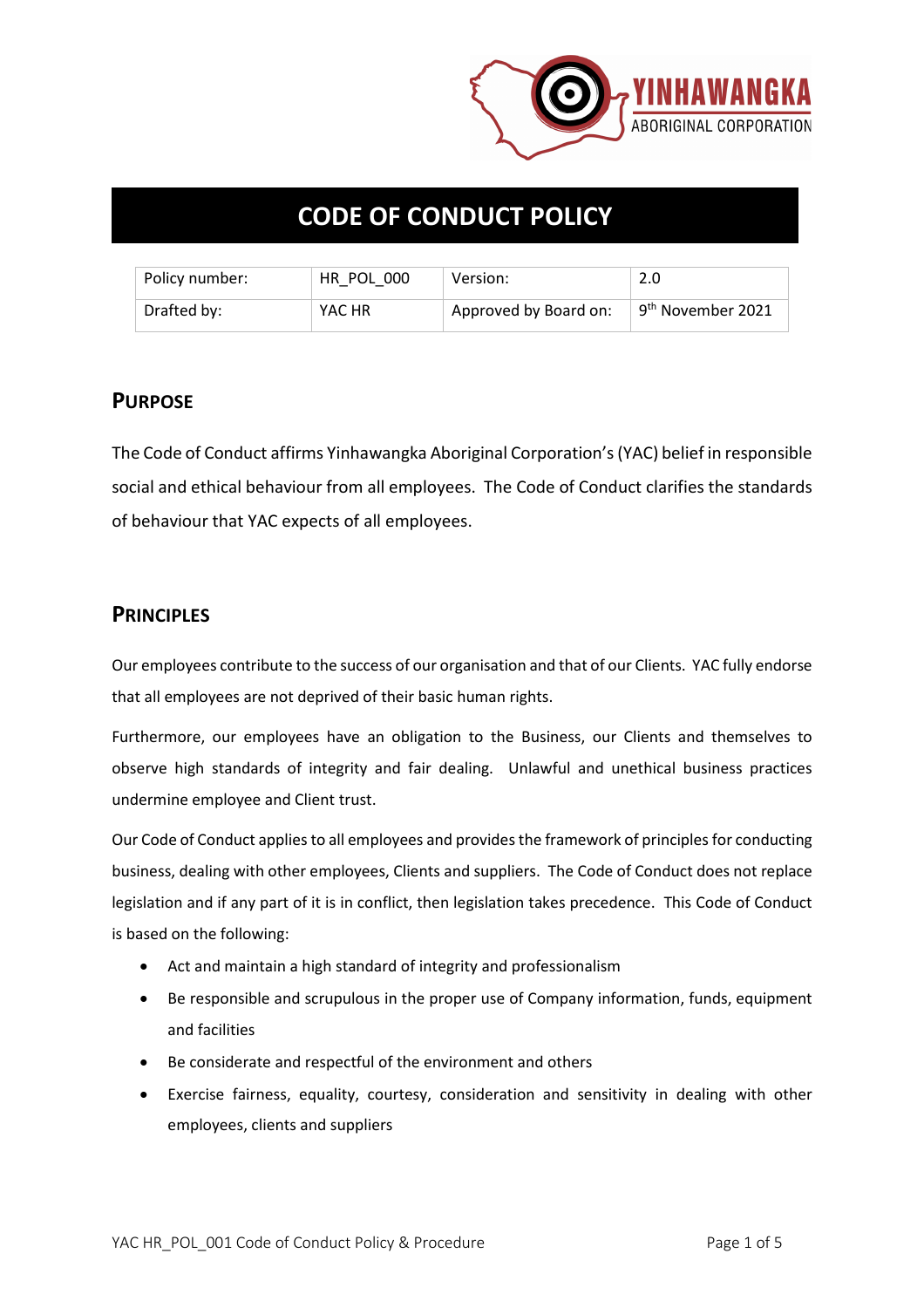

- Avoid apparent conflict of interests, promptly disclosing to the YAC Chief Executive Officer (CEO), any interest which may constitute a conflict of interest
- Promote the interests of YAC
- Perform duties with skill, honesty, care and diligence
- Abide by policies, procedures and lawful directions that relate to your employment with YAC and/or our Clients
- Avoid the perception that any business transaction may be influenced by offering or accepting gifts
- Under no circumstances may employees offer or accept money
- Any employee, who in good faith, raises a complaint or discloses an alleged breach of the Code, whilst following correct reporting procedures, will not be disadvantaged or prejudiced. All reports will be dealt with in a timely and confidential manner.

YAC expects co-operation from all employees in conducting themselves in a professional, ethical and socially acceptable manner of the highest standards.

Any employee in breach of this Code of Conduct may be subject to disciplinary action, including termination.

Should an employee have doubts about any aspect of the Code of Conduct, they must seek clarification from their Supervisor.

### **CONFLICT OF INTEREST**

Conflict of interest arises whenever the personal, professional or business interests of an employee are potentially at odds with the best interests of YAC.

All employees are required to act in good faith towards YAC. Employees need to be aware of the potential for a conflict of interest to arise and should always act in the best interests of YAC.

As individuals, employees may have private interests that from time to time conflict, or appear to conflict, with their employment with YAC. Employees should aim to avoid being put in a situation where there may be a conflict between the interests of YAC and their own personal or professional interests, or those of relatives or friends. Where such a conflict occurs (or is perceived to occur), the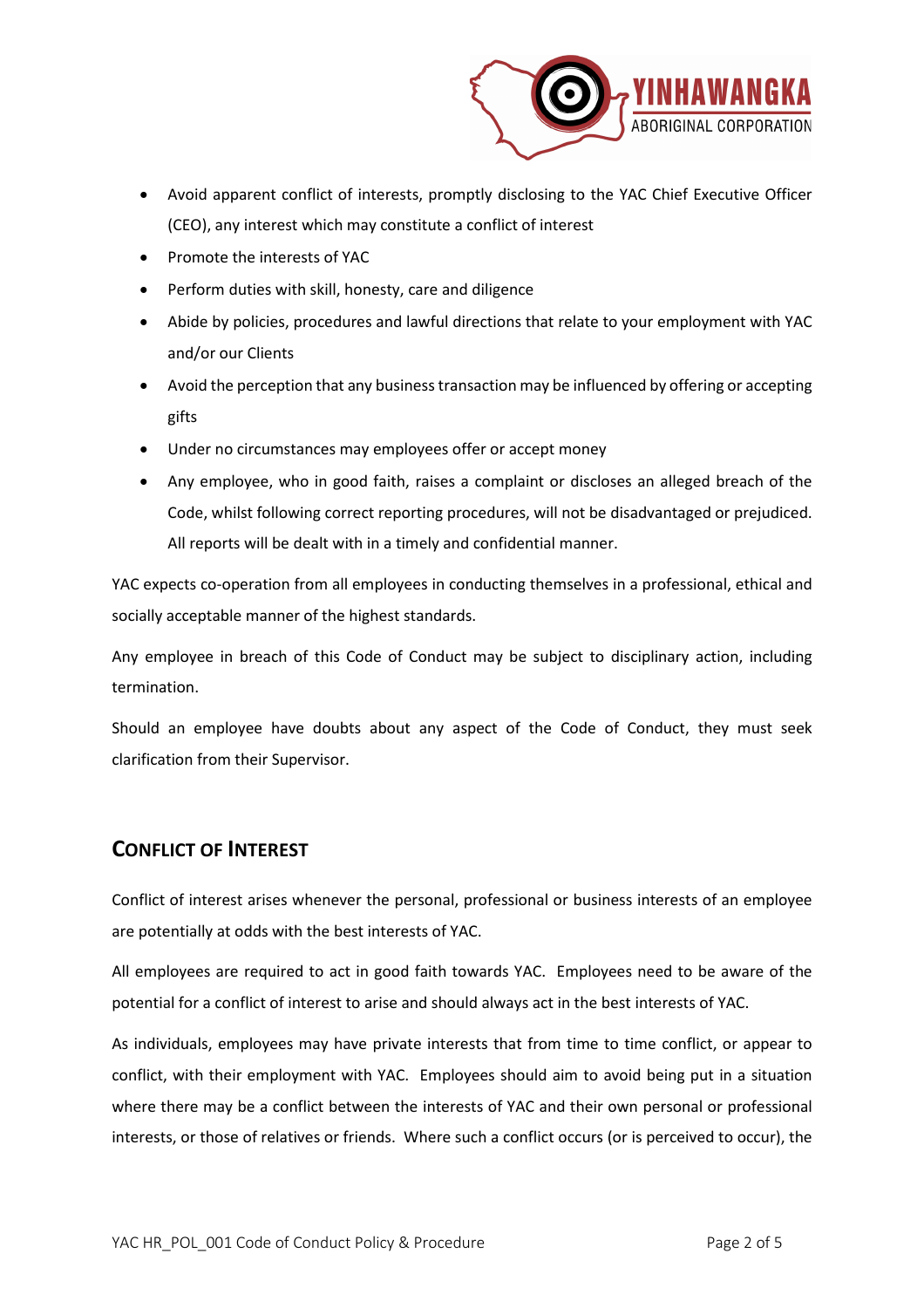

interests of YAC will be balanced against the interests of the employee, unless exceptional circumstances exist, resolved in favour of YAC.

It is impossible to define all potential areas of conflict of interest. If an employee is in doubt if a conflict exists, they should raise the matter with their Manager.

### **DEFINITIONS**

| <b>YAC</b>         | Yinhawangka Aboriginal Corporation RNTBC                                  |
|--------------------|---------------------------------------------------------------------------|
| <b>CORPORATION</b> | Yinhawangka Aboriginal Corporation RNTBC                                  |
| <b>CEO</b>         | <b>Chief Executive Officer</b>                                            |
| <b>EMPLOYEE</b>    | Full-time, Part-time, Casual Employees who are currently employed at YAC. |

#### **RELATED DOCUMENTS AND LEGISLATION**

- Letter of Engagement
- Yinhawangka Employee Handbook
- HR\_POL\_001 Code of Conduct Procedure

#### **ADMINISTRATION**

NOTE: Printed copies of this policy are uncontrolled, values can only be assured at the time of printing.

#### **AUTHORISATION**

Name: Kupa Teao - YAC CEO signature:

Board Secretary for Yinhawangka Aboriginal Corporation RNTBC.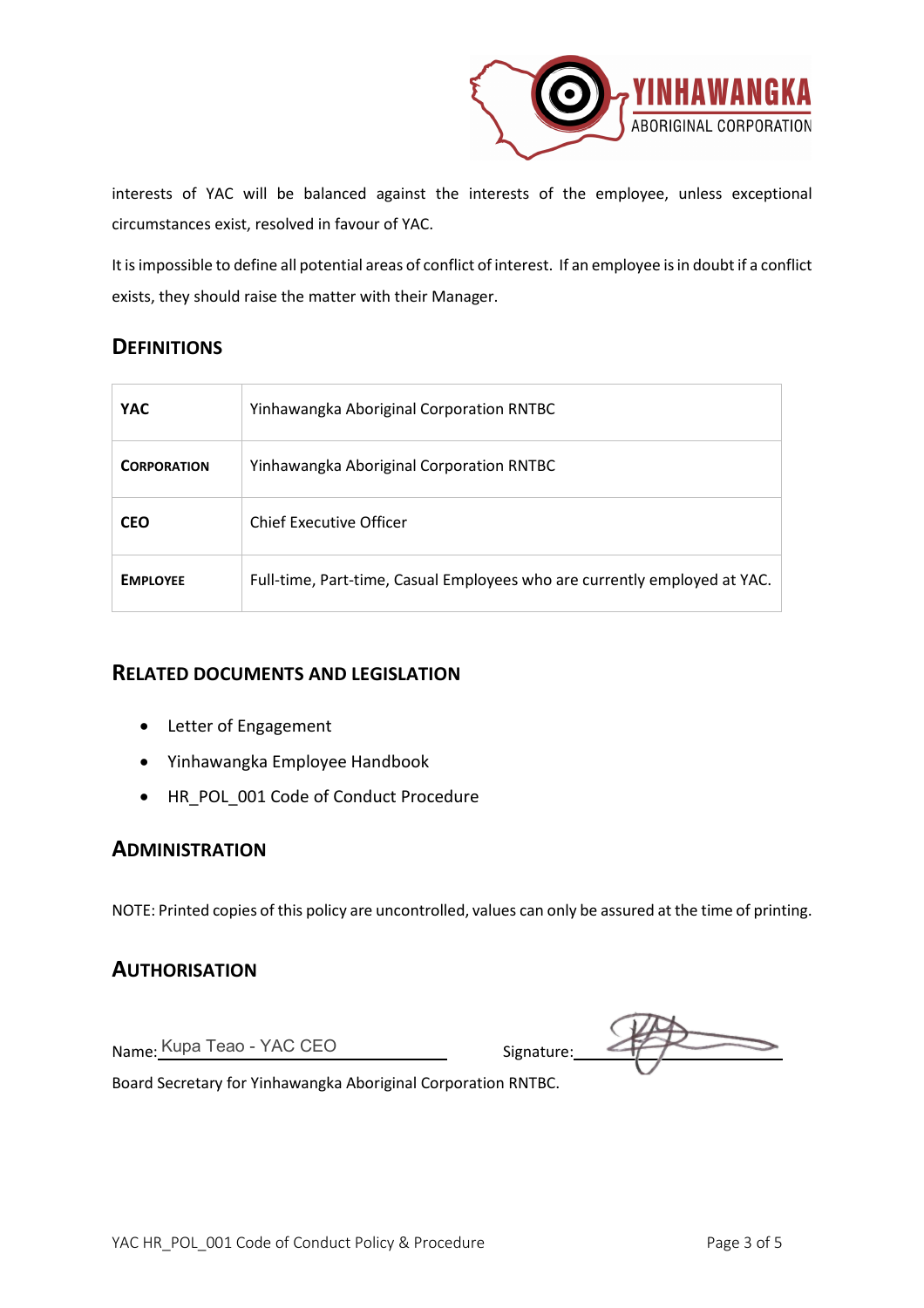

## **CODE OF CONDUCT PROCEDURE**

| Policy number: | HR POL 001 | Version: | 2.0                         |
|----------------|------------|----------|-----------------------------|
| Drafted by:    | YAC HR     | Date:    | 30 <sup>th</sup> March 2022 |

#### **PURPOSE**

The Code of Conduct affirms Yinhawangka Aboriginal Corporation's (YAC) belief in responsible social and ethical behaviour from all employees. The Code of Conduct clarifies the standards of behaviour that YAC expects of all employees.

#### **EMPLOYEES MUST:**

- declare any potential, actual or perceived conflicts of interest that exist on becoming employed by YAC to management;
- declare any potential, actual or perceived conflicts of interest that arise or are likely to arise during employment by YAC to management
- avoid being placed in a situation where there is potential, actual or perceived conflict of interest if at all possible.

If an employee declares such an interest, YAC will review the potential areas of conflict with the employee and mutually agree on practical arrangements to resolve the situation.

Employee must disclose any other employment that might cause a conflict of interest with YAC to their Manager. Where there are external involvements that do not represent a conflict of interest, these must not affect performance or attendance whilst working at YAC. If such involvement does affect performance or attendance it will be considered a conflict of interest.

Employee must not set up or engage in private business or undertake other employment in direct or indirect competition with YAC using knowledge and/or materials gained during the course of employment with YAC.